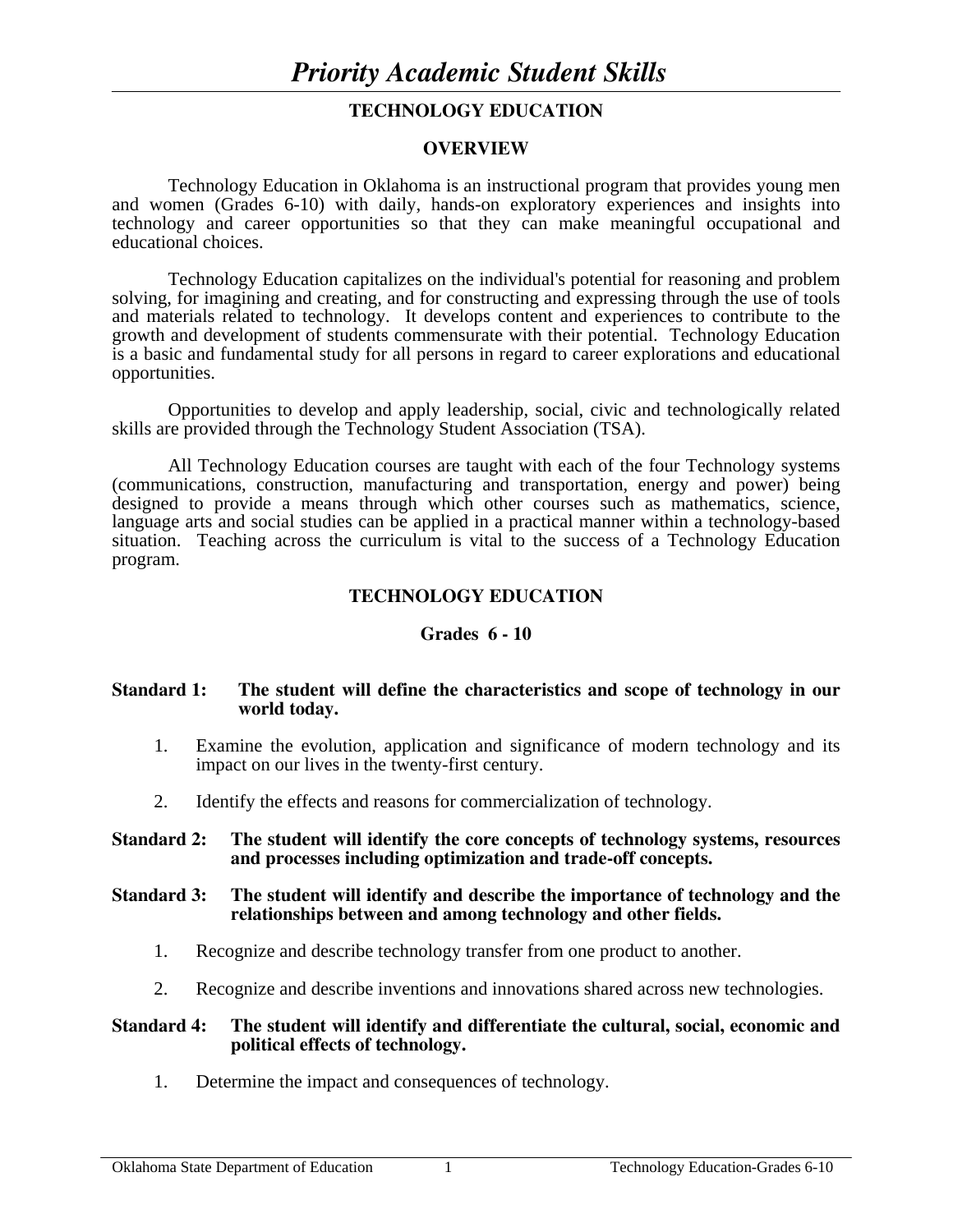2. Identify and describe the rapid or gradual changes in technology and the related effects.

## **Standard 5: The student will recognize the effects of technology on the environment.**

- 1. Describe technologies used to repair damage in the environment.
- 2. Examine ways to reduce resource use through technology.
- 3. Identify practices available for monitoring the environment to provide feedback for decisions.
- **Standard 6: The student will determine the connection between technological demands, values and interests of society and the impact of these on the environment.**
- **Standard 7: The student will identify the history and evolution of technology techniques, measurements and resources.**

**Standard 8: The student will apply the technology design process to create useful products and systems.** 

- 1. Identify criteria required to determine an effective technology design process.
- 2. Apply reasoning, problem solving, imagining, creating and constructing design and technology tools.
- **Standard 9: The student will describe technological advances that enhance science and mathematics and describe how science and mathematics advance technology.**
- **Standard 10: The student will apply problem-solving and critical thinking techniques for troubleshooting, research and development, invention and innovation and experimentation and implement these strategies as a multidisciplinary approach.**
- **Standard 11: The student will apply creativity in developing technology products and systems.** 
	- 1. Create a model to explain a solution to a problem.
	- 2. Test and evaluate a design for improvement.
	- 3. Identify quality controls necessary in a technology product or system process.

## **Standard 12: The student will apply safe and proper use of tools, machines, materials, processes and technical concepts.**

## **Standard 13: The student will assess the impact of technology on products and systems.**

- 1. Design and use instruments to collect data for a product.
- 2. Use collected data to find trends and assist in technological development.
- 3. Interpret and evaluate accuracy of information to determine its usefulness.